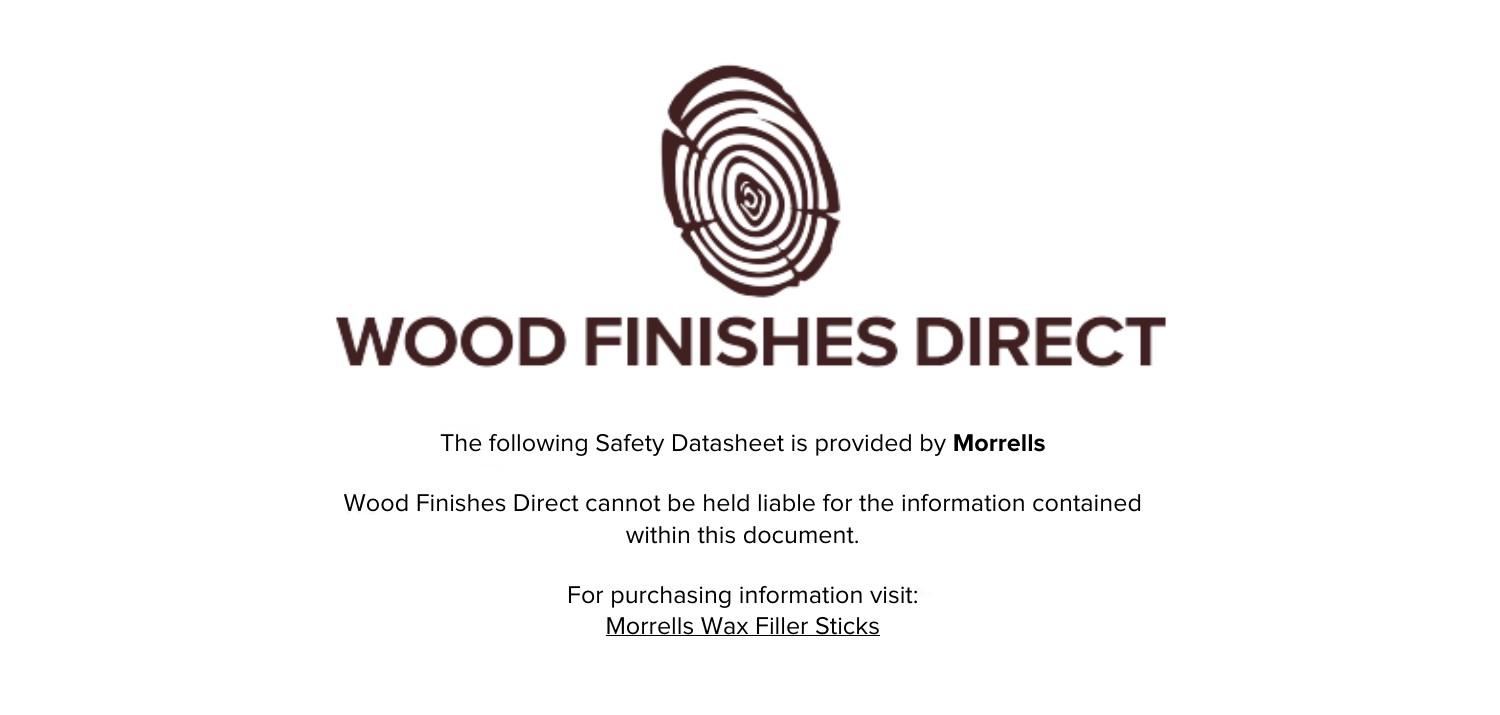

## **SAFETY DATA SHEET** 41\*\*/ RANGE OF CELLULOSE WAX STICKS

## 1 IDENTIFICATION OF THE SUBSTANCE/PREPARATION AND OF THE COMPANY/UNDERTAKING

# **PRODUCT NAME**

41\*\*/ RANGE OF CELLULOSE WAX STICKS

**SUPPLIER** 

Morrells Woodfinishes Ltd **Wellington Works** Mill Lane, Woodley Stockport England SK6 1RN 0161 406 5300

## 2 HAZARDS IDENTIFICATION

CLASSIFICATION (1999/45)

Not classified

0161 406 6276

enquiries@morrells.co.uk

## 3 COMPOSITION/INFORMATION ON INGREDIENTS

## **4 FIRST-AID MEASURES**

## **INHALATION**

Move the exposed person to fresh air at once. Rinse nose and mouth with water. Get medical attention if any discomfort continues.

#### **INGESTION**

NEVER MAKE AN UNCONSCIOUS PERSON VOMIT OR DRINK FLUIDS! Rinse mouth thoroughly. Get medical attention if any discomfort continues

#### **SKIN CONTACT**

Remove affected person from source of contamination. Remove contaminated clothing. Wash the skin immediately with soap and water. Get medical attention if any discomfort continues.

#### **EYE CONTACT**

Make sure to remove any contact lenses from the eyes before rinsing. Promptly wash eyes with plenty of water while lifting the eye lids. Continue to rinse for at least 15 minutes. Get medical attention if any discomfort continues.

## **5 FIRE-FIGHTING MEASURES**

## **EXTINGUISHING MEDIA**

This product is not flammable. Use fire-extinguishing media appropriate for surrounding materials.

## **6 ACCIDENTAL RELEASE MEASURES**

## SPILL CLEAN UP METHODS

Stop leak if possible without risk. Absorb in vermiculite, dry sand or earth and place into containers. Flush with plenty of water to clean spillage area. Do not contaminate water sources or sewer.

#### **7 HANDLING AND STORAGE**

## **USAGE PRECAUTIONS**

Avoid spilling, skin and eye contact.

#### **STORAGE PRECAUTIONS**

Store in tightly closed original container in a dry, cool and well-ventilated place. Keep in original container.

## 8 EXPOSURE CONTROLS/PERSONAL PROTECTION

#### PROTECTIVE EQUIPMENT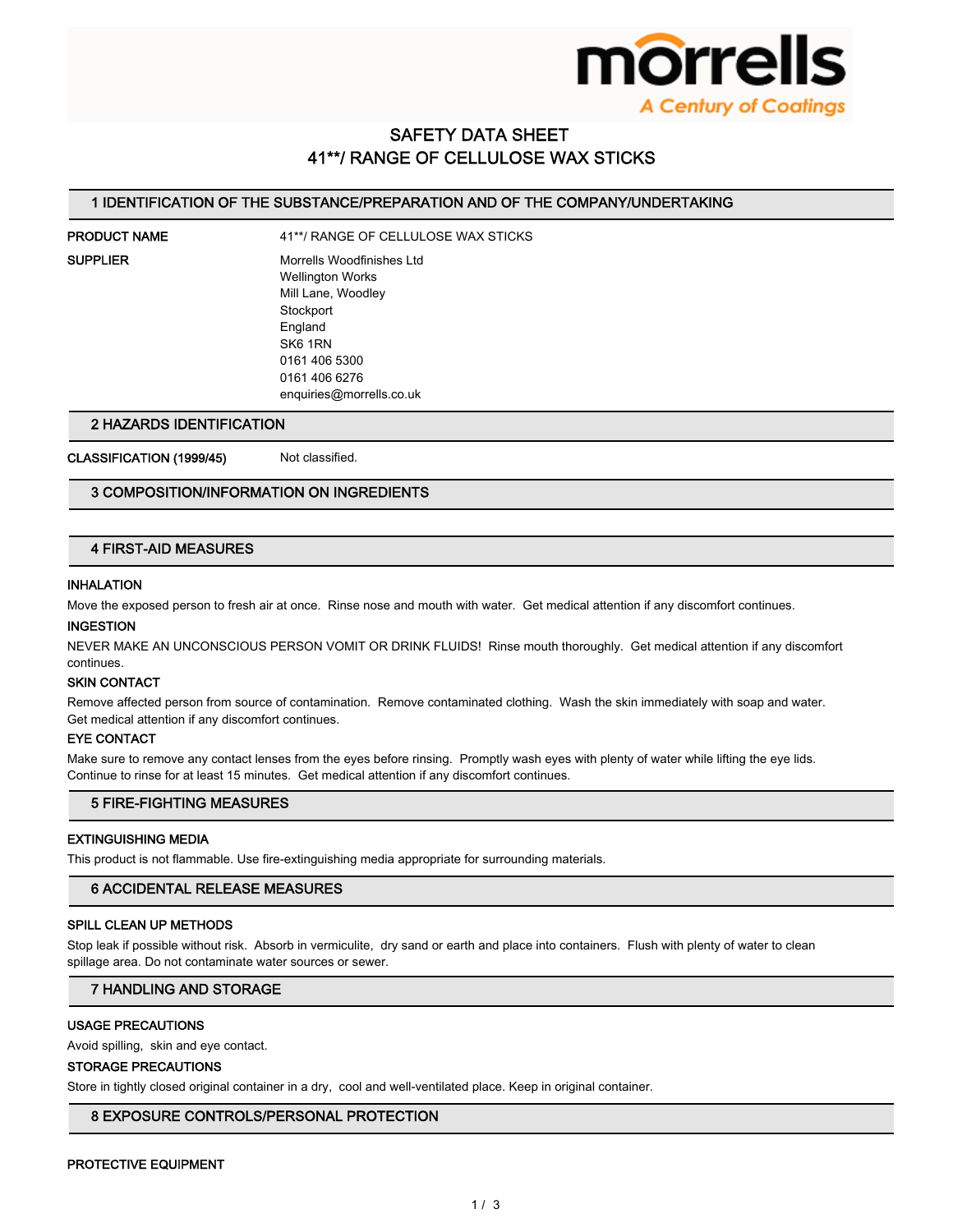## 41\*\*/ RANGE OF CELLULOSE WAX STICKS



## **ENGINEERING MEASURES**

Provide adequate ventilation. Observe occupational exposure limits and minimize the risk of inhalation of vapours.

## **RESPIRATORY EQUIPMENT**

No specific recommendation made, but respiratory protection may still be required under exceptional circumstances when excessive air contamination exists.

#### **HAND PROTECTION**

Use suitable protective gloves if risk of skin contact.

#### **EYE PROTECTION**

If risk of splashing, wear safety goggles or face shield.

#### **OTHER PROTECTION**

Wear appropriate clothing to prevent any possibility of skin contact.

#### **HYGIENE MEASURES**

DO NOT SMOKE IN WORK AREA! Wash at the end of each work shift and before eating, smoking and using the toilet. Wash promptly if skin becomes wet or contaminated. Promptly remove any clothing that becomes contaminated. Use appropriate skin cream to prevent drying of skin. When using do not eat, drink or smoke.

## 9 PHYSICAL AND CHEMICAL PROPERTIES

#### **APPEARANCE**

Waxy

## **10 STABILITY AND REACTIVITY**

## **STABILITY**

Stable under normal temperature conditions.

#### **CONDITIONS TO AVOID**

Avoid excessive heat for prolonged periods of time.

## HAZARDOUS DECOMPOSITION PRODUCTS

Fire creates: Carbon monoxide (CO). Carbon dioxide (CO2).

## **11 TOXICOLOGICAL INFORMATION**

## **INHALATION**

In high concentrations, vapours may irritate throat and respiratory system and cause coughing.

#### **INGESTION**

May cause discomfort if swallowed.

## **SKIN CONTACT**

Liquid may irritate skin.

## **EYE CONTACT**

Spray and vapour in the eyes may cause irritation and smarting.

## **12 ECOLOGICAL INFORMATION**

## **ECOTOXICITY**

Not regarded as dangerous for the environment.

## **13 DISPOSAL CONSIDERATIONS**

#### **DISPOSAL METHODS**

Dispose of waste and residues in accordance with local authority requirements.

## **14 TRANSPORT INFORMATION**

**Road Transport Notes Rail Transport Notes** 

Not Classified Not classified.